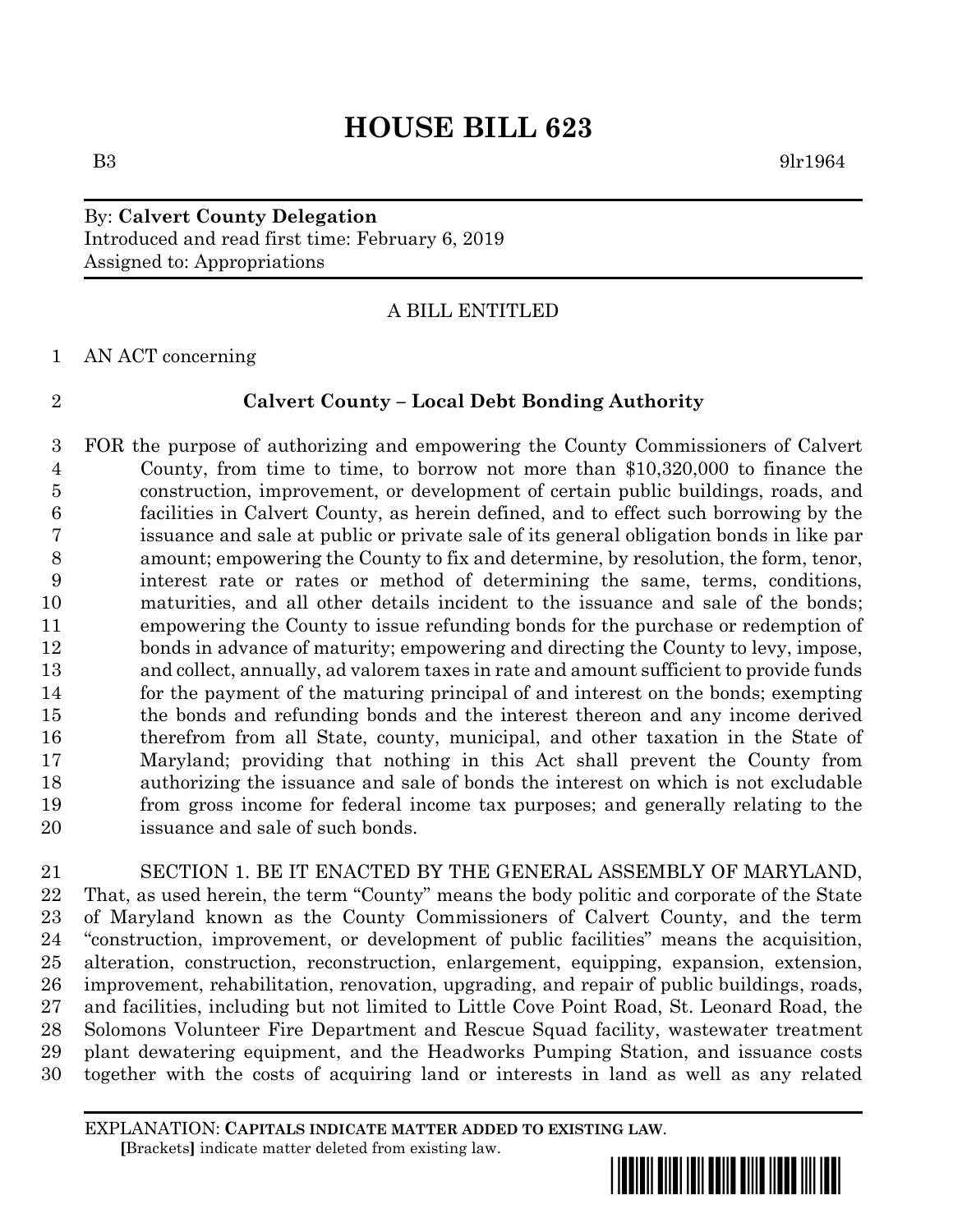## **HOUSE BILL 623**

architectural, financial, legal, planning, or engineering services.

 SECTION 2. AND BE IT FURTHER ENACTED, That the County is hereby authorized to finance any part or all of the costs of the public facilities described in Section 1 of this Act, and to borrow money and incur indebtedness for that purpose, at one time or from time to time, in an amount not exceeding, in the aggregate, \$10,320,000 and to evidence such borrowing by the issuance and sale upon its full faith and credit of general obligation bonds in like par amount, which may be issued at one time or from time to time, in one or more groups or series, as the County may determine.

 SECTION 3. AND BE IT FURTHER ENACTED, That the bonds shall be issued in accordance with a resolution of the County, which shall describe generally the construction, improvement, or development of public facilities for which the proceeds of the bond sale are intended and the amount needed for those purposes. The County shall have and is hereby granted full and complete authority and discretion in the resolution to fix and determine with respect to the bonds of any issue: the designation, date of issue, denomination or denominations, form or forms, and tenor of the bonds which, without limitation, may be issued in registered form within the meaning of § 19–204 of the Local Government Article of the Annotated Code of Maryland, as amended; the rate or rates of interest payable thereon, or the method of determining the same, which may include a variable rate; the date or dates and amount or amounts of maturity, which need not be in equal par amounts or in consecutive annual installments, provided only that no bond of any issue shall mature later than 30 years from the date of its issue; the manner of selling the bonds, which may be at either public or private sale, for such price or prices as may be determined to be for the best interests of Calvert County; the manner of executing and sealing the bonds, which may be by facsimile; the terms and conditions, if any, under which bonds may be tendered for payment or purchase prior to their stated maturity; the terms or conditions, if any, under which bonds may or shall be redeemed prior to their stated maturity; the place or places of payment of the principal of and the interest on the bonds, which may be at any bank or trust company within or without the State of Maryland; covenants relating to compliance with applicable requirements of federal income tax law, including (without 30 limitation) covenants regarding the payment of rebate or penalties in lieu of rebate; covenants relating to compliance with applicable requirements of federal or state securities laws; and generally all matters incident to the terms, conditions, issuance, sale, and delivery thereof.

 The bonds may be made redeemable before maturity, at the option of the County, at such price or prices and under such terms and conditions as may be fixed by the County prior to the issuance of the bonds, either in the resolution or in a bond order pursuant to the bond resolution. The bonds may be issued in registered form and provision may be made for the registration of the principal only. In case any officer whose signature appears on any bond ceases to be such officer before the delivery thereof, such signature shall nevertheless be valid and sufficient for all purposes as if he had remained in office until such delivery. The bonds and the issuance and sale thereof shall be exempt from the provisions of §§ 19–205 and 19–206 of the Local Government Article of the Annotated Code of Maryland, as amended.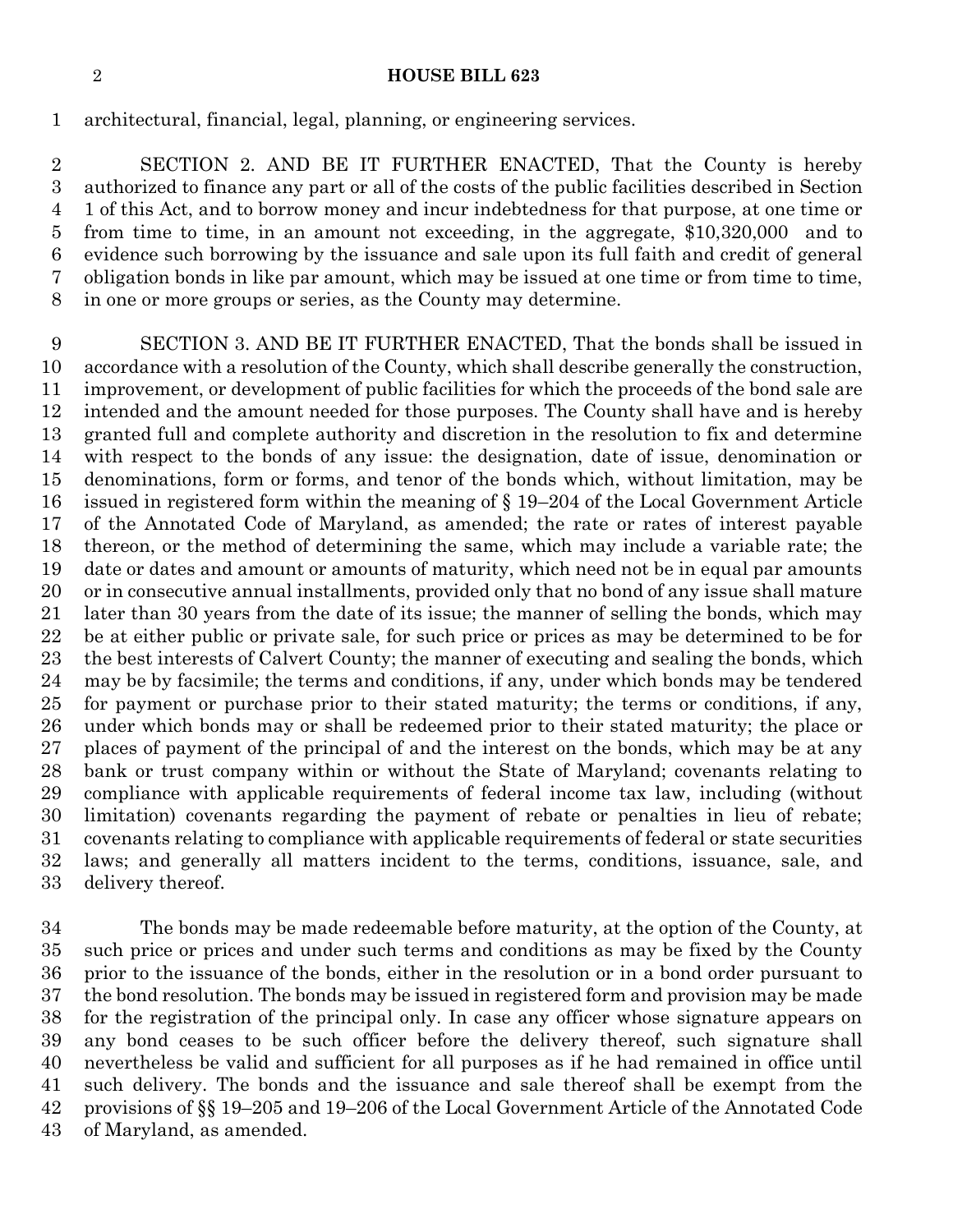## **HOUSE BILL 623** 3

 The County may enter into agreements with agents, banks, fiduciaries, insurers, or others for the purpose of enhancing the marketability of any security for the bonds and for the purpose of securing any tender option that may be granted to holders of the bonds, all as may be determined and presented in the aforesaid resolution, which may (but need not) state as security for the performance by the County of any monetary obligations under such agreements the same security given by the County to bondholders for the performance by the County of its monetary obligations under the bonds.

 If the County determines in the resolution to offer any of the bonds by solicitation of competitive bids at public sale, the resolution shall fix the terms and conditions of the public sale and shall adopt a form of notice of sale, which shall outline the terms and conditions, and a form of advertisement, which shall be published in one or more daily or weekly newspapers having a general circulation in the County and which may also be published in one or more journals having a circulation primarily among banks and investment bankers. At least one publication of the advertisement shall be made not less than 10 days before the sale of the bonds.

 Upon delivery of any bonds to the purchaser or purchasers, payment therefor shall be made to the Treasurer of Calvert County or such other official of Calvert County as may be designated to receive such payment in a resolution passed by the County before such delivery.

 SECTION 4. AND BE IT FURTHER ENACTED, That the net proceeds of the sale of bonds shall be used and applied exclusively and solely for the acquisition, construction, improvement, or development of public facilities for which the bonds are sold. If the amounts borrowed shall prove inadequate to finance the projects described in the resolution, the County may issue additional bonds with the limitations hereof for the purpose of evidencing the borrowing of additional funds for such financing, provided the resolution authorizing the sale of additional bonds shall so recite, but if the net proceeds of the sale of any issue of bonds exceed the amount needed to finance the projects described in the resolution, the excess funds so borrowed and not expended shall be applied to the payment of the next principal maturity of the bonds or to the redemption of any part of the bonds which have been made redeemable or to the purchase and cancellation of bonds, unless the County shall adopt a resolution allocating the excess funds to the acquisition, construction, improvement, or development of other public facilities, as defined and within the limits set forth in this Act.

 SECTION 5. AND BE IT FURTHER ENACTED, That the bonds hereby authorized shall constitute, and they shall so recite, an irrevocable pledge of the full faith and credit and unlimited taxing power of the County to the payment of the maturing principal of and interest on the bonds as and when they become payable. In each and every fiscal year that any of the bonds are outstanding, the County shall levy or cause to be levied ad valorem taxes upon all the assessable property within the corporate limits of the County in rate and amount sufficient to provide for or assure the payment, when due, of the principal of and interest on all the bonds maturing in each such fiscal year and, in the event the proceeds from the taxes so levied in any such fiscal year shall prove inadequate for such payment, additional taxes shall be levied in the succeeding fiscal year to make up any such deficiency.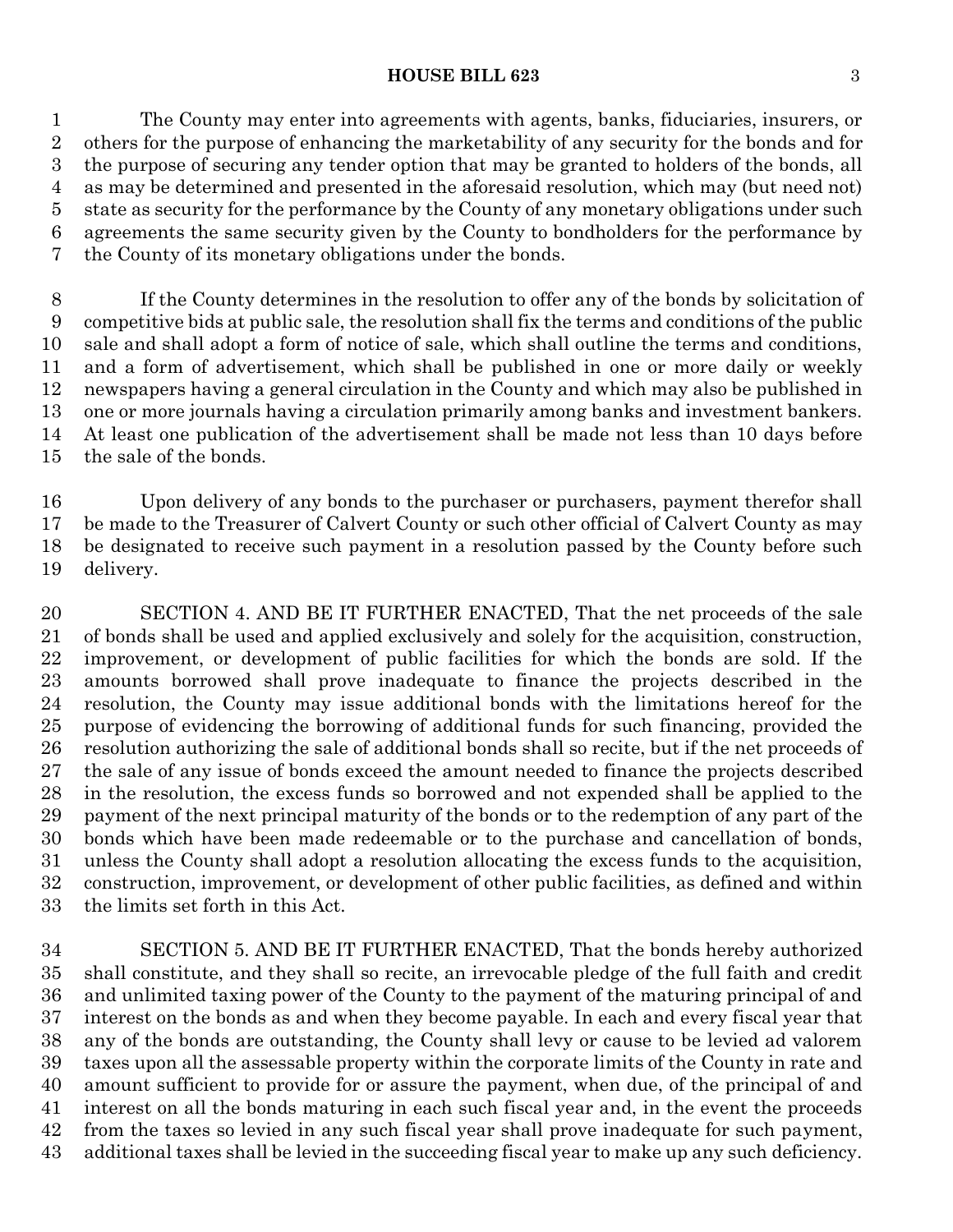## **HOUSE BILL 623**

 The County may apply to the payment of the principal of and interest on any bonds issued hereunder any funds received by it from the State of Maryland, the United States of America, any agency or instrumentality thereof, or from any other source, if such funds are granted for the purpose of assisting the County in financing the acquisition, construction, improvement, or development of the public facilities defined in this Act and, to the extent of any such funds received or receivable in any fiscal year, the taxes that are required to be levied may be reduced accordingly.

 SECTION 6. AND BE IT FURTHER ENACTED, That the County is further authorized and empowered, at any time and from time to time, to issue its bonds in the manner hereinabove described for the purpose of refunding, by payment at maturity or upon purchase or redemption, any bonds issued hereunder. The validity of any such refunding bonds shall in no way be dependent upon or related to the validity or invalidity of the obligations so refunded. The powers herein granted with respect to the issuance of bonds shall be applicable to the issuance of refunding bonds. Such refunding bonds may be issued by the County in such an amount as shall be necessary for the purpose of providing it with funds to pay any of its outstanding bonds issued hereunder at maturity, for the purpose of providing it with funds to purchase in the open market any of its outstanding bonds issued hereunder, prior to the maturity thereof, or for the purpose of providing it with funds for the redemption prior to maturity of any outstanding bonds issued hereunder which are, by their terms, redeemable, for the purpose of providing it with funds to pay interest on any outstanding bonds issued hereunder prior to their payment at maturity of purchase or redemption in advance of maturity, or for the purpose of providing it with funds to pay any redemption or purchase premium in connection with the refunding of any of its outstanding bonds issued hereunder. The proceeds of the sale of any such refunding bonds shall be segregated and set apart by the County as a separate trust fund to be used solely for the purpose of paying the purchase or redemption prices of the bonds to be refunded.

 SECTION 7. AND BE IT FURTHER ENACTED, That the County may, prior to the preparation of definitive bonds, issue interim certificates or temporary bonds, exchangeable for definitive bonds when such bonds have been executed and are available for such delivery, provided, however, that any such interim certificates or temporary bonds shall be issued in all respects subject to the restrictions and requirements set forth in this Act. The County may, by appropriate resolution, provide for the replacement of any bonds issued hereunder which shall have become mutilated or lost or destroyed upon such conditions and after receiving such indemnity as the County may require.

 SECTION 8. AND BE IT FURTHER ENACTED, That any and all obligations issued pursuant to the authority of this Act, their transfer, the interest payable thereon, and any income derived therefrom in the hands of the holders thereof from time to time (including any profit made in the sale thereof) shall be and are hereby declared to be at all times exempt from State, county, municipal, or other taxation of every kind and nature whatsoever within the State of Maryland. Nothing in this Act shall prevent the County from authorizing the issuance and sale of bonds the interest on which is not excludable from gross income for federal income tax purposes.

SECTION 9. AND BE IT FURTHER ENACTED, That the authority to borrow